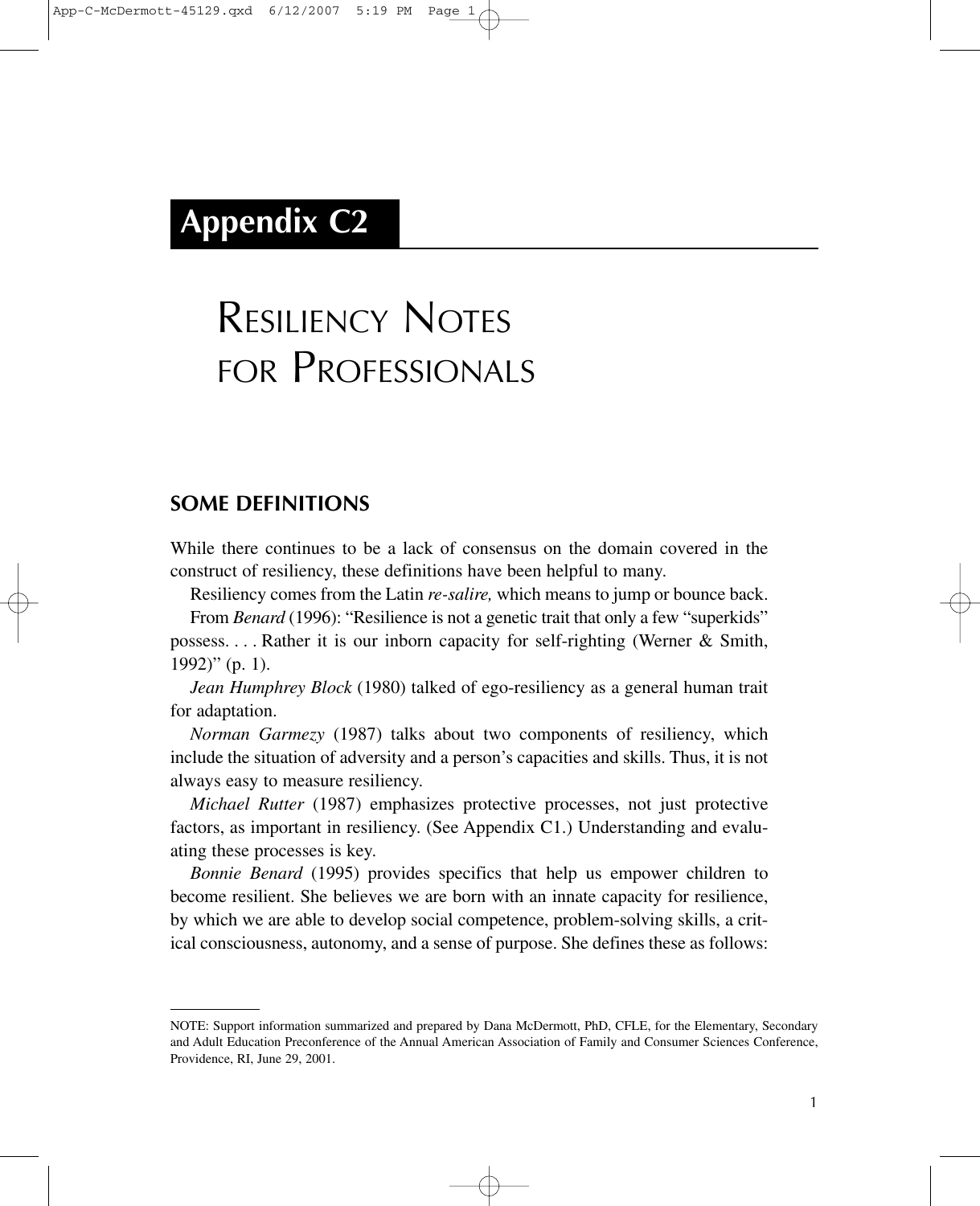#### **The Qualities of Social Competence**

- The ability to elicit positive responses from others
- Flexibility
- Ability to move between two cultures
- Empathy, communication, and a sense of humor

#### **The Qualities of Problem Solving**

- Planning
- Resourcefulness in seeking help from others
- Thinking critically, creatively, and reflectively

#### **The Qualities of Critical Consciousness**

• A reflective awareness of the structure of oppression and creating strategies for overcoming it

# **The Qualities of Autonomy**

- Sense of one's own identity
- Ability to act independently
- Ability to exert control over one's environment
- Sense of task mastery
- Internal locus of control
- Self-efficacy
- Resistance
- Detachment

# **The Qualities of a Sense of Purpose**

- Belief in the future
- Goal direction
- Educational aspirations
- Achievement motivation
- Persistence
- Hopefulness
- Optimism
- Spiritual connectedness

*Edith Grotberg,* a well-known international researcher, believes,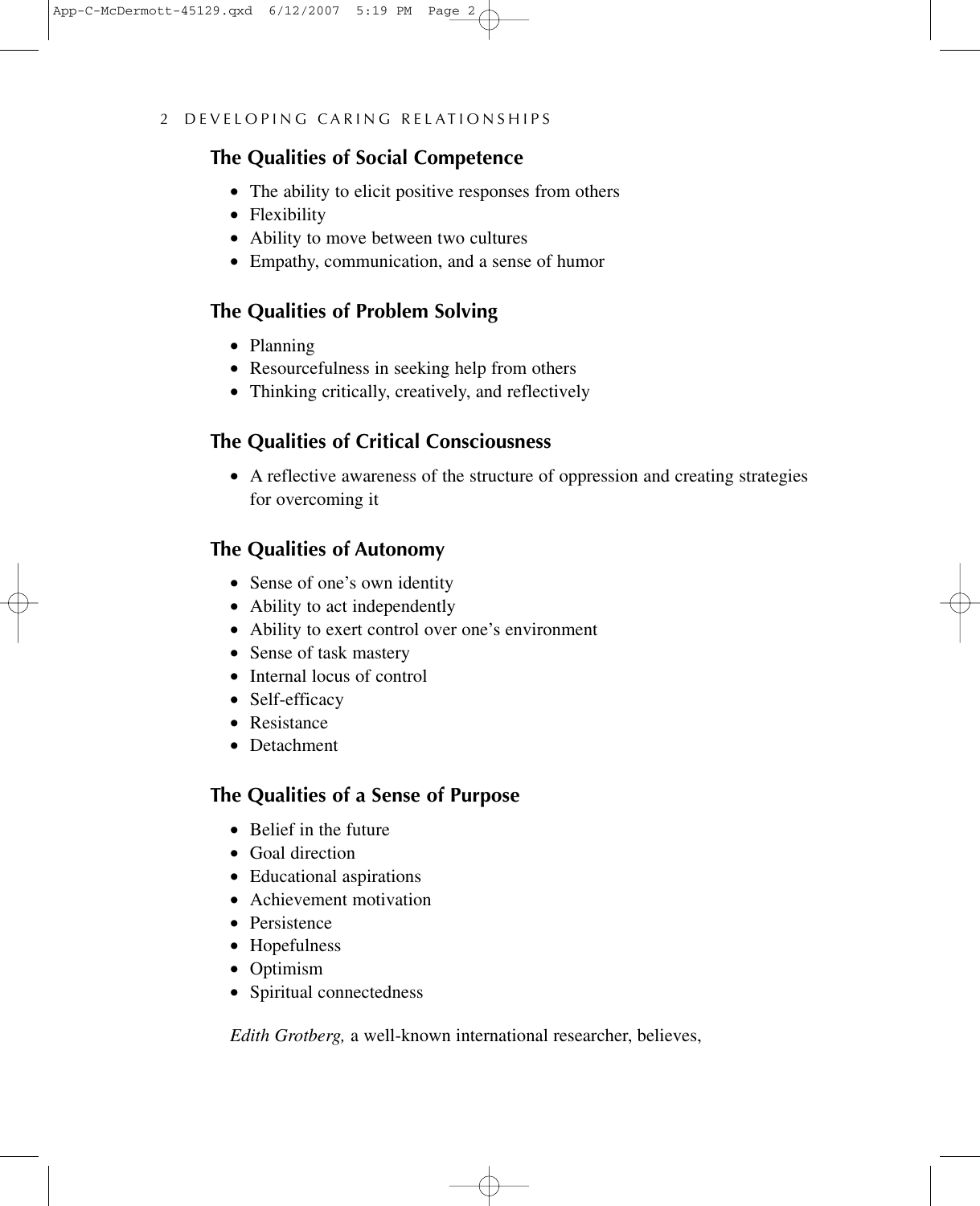Resilience is a universal human capacity to face, overcome and even be strengthened by experiences of adversity.... The Genetic makeup and temperament of a child are also important aspects for understanding and defining resiliency.... Whether a child is more or less vulnerable to anxiety, challenges, stress and unfamiliarity, whether the child is inhibited or uninhibited, determines how a child perceives himself or herself, how he or she interacts with others and how he or she addresses adversity." (1998, p. 1)

She believes that we promote resilience through our words, actions, and the environment we provide and that to face adversities, children draw from three sources of resilience, which she labels I have, I am, and I can:

#### **I Have . . .**

- People around me I trust and who love me, no matter what—*trusting relationships*
- People who set limits for me so I know when to stop before there is danger or trouble—*structure and rules at home*
- People who show me how to do things right by the way they do things—*role models*
- People who want me to learn to do things on my own—*encouragement for autonomy*
- People who help me when I am sick, in danger, or need to learn—*access to health, education, welfare, and support services*

#### **I Am . . .**

- A person people can like and love—*lovable*
- Glad to do nice things for others and show my concern—*loving, empathic, altruistic*
- Respectful of myself and others—*proud of self*
- Willing to be responsible for what I do—*autonomous and responsible*
- Sure things will be all right—*possessing hope, faith, and trust*

#### **I Can . . .**

- Talk to others about things that frighten me or bother me—*communicate*
- Find ways to solve problems that I face—*problem solve*
- Control myself when I feel like doing something not right or dangerous *manage feelings and impulses*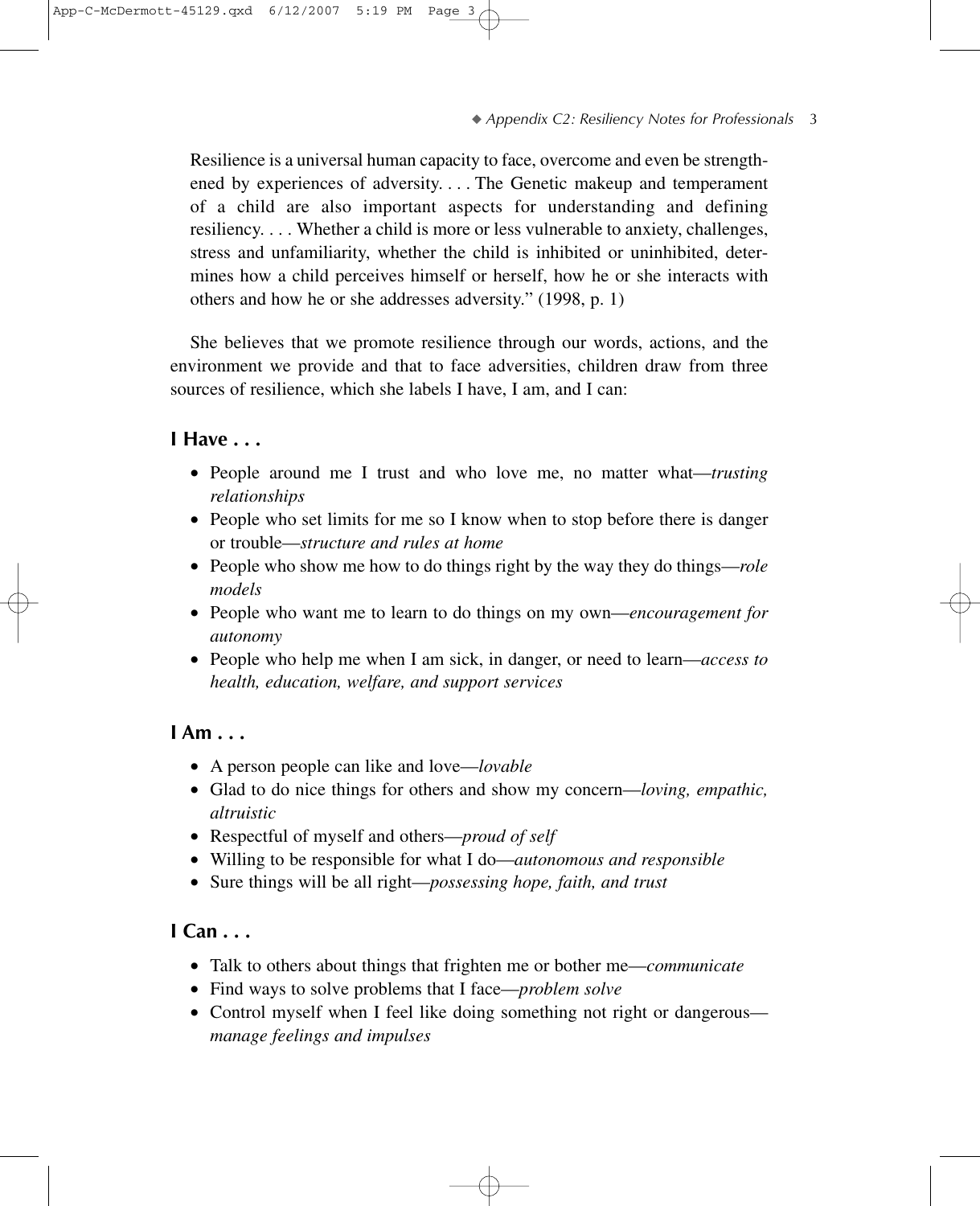#### 4 DEVELOPING CARING RELATIONSHIPS

- Figure out when it is a good time to talk to someone or take action—*gauge my temperament and that of others*
- Find someone to help when I need it—*seek trusting relationships*

One does not need all these attributes to be resilient, but one alone, such as to feel loved, is not as helpful if a child does not have inner strength or social skills. Self-esteem is not enough; one needs competency skills as well. Resiliency is a dynamic process of all these factors in relationship, as Rutter (1987) has asserted for decades. Grotberg (1995) suggests some guiding questions for discussion with parents:

If the parent or other adult protects the child from all adversities, can the child strengthen his/her sense of autonomy, control and responsibility?

If the adult speaks for the child in a conflict with another child, can the child learn a social skill like negotiation?

If the child does things independently without help or advice from adults, is he or she at greater risk of harm or failure?

How do these dynamics change with age? How are they influenced by individual differences? (p. 41)

SOURCE: Grotberg's 1995 and 1998 articles, "A Guide to Promoting Resilience in Children: Strengthening the Human Spirit" (http://resilnet.uiuc.edu/library/grotb95b.html) and "The International Resilience Project" (http://resilnet.uiuc.edu/library/grotb98a.html) summarize research on resilience in children from birth through adolescence.

# **SOME CRISES OR PROBLEMS AT HOME THAT CALL FOR RESILIENCY**

- Death of parents/grandparents/significant family members
- Divorce
- Separation
- Illness of parent or sibling
- Poverty
- Family or friends moving
- Accident causing personal injury
- Abuse including sexual abuse
- Abandonment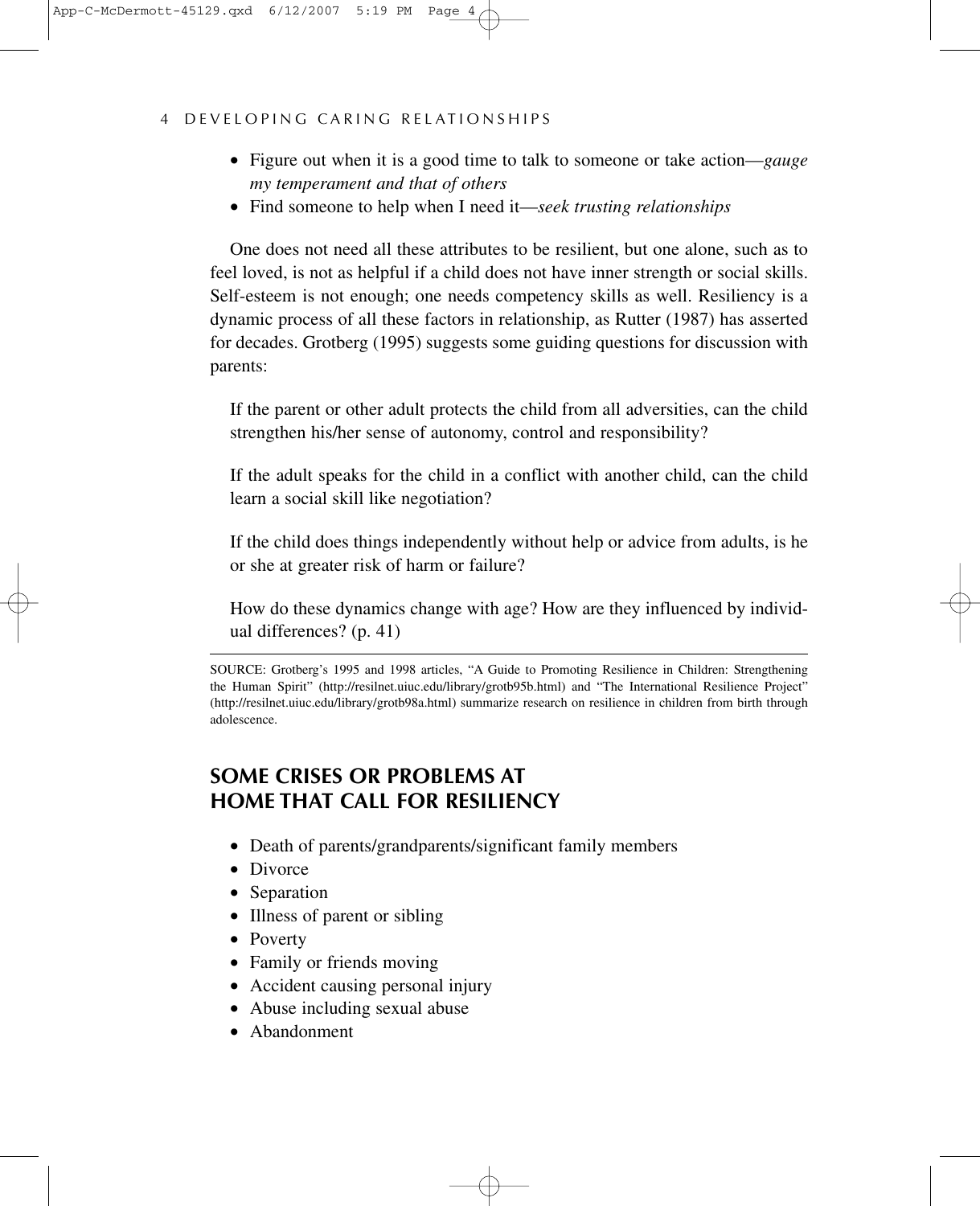- Suicide
- Remarriage
- Homelessness
- Poor health and hospitalizations
- Fires causing personal injuries
- Forced repatriation of family
- Disabled family member
- Parent's loss of a job or income
- Murder of a family member or friend

#### **OUTSIDE THE FAMILY**

- Robberies
- War
- Fire
- Earthquake
- Flood
- Car accident
- Adverse economic conditions
- Illegal refugee status
- Migrant status
- Property damage from storms, floods, cold
- Political detention
- Famine
- Abuse by a nonrelative
- Murders in neighborhood
- Unstable government
- Drought

SOURCE: Grotberg, 1995, p. 9.

#### **SOME IMPORTANT THEORIES, ASSUMPTIONS, AND FINDINGS REGARDING RESILIENCY**

*Resilience may be promoted* not necessarily because of adversity but *in anticipation* of inevitable adversities. Werner (1992) specifically stated that children 11 years of age and under are the most likely to develop many resilience factors, as well as the skills, attitudes, and beliefs associated with them.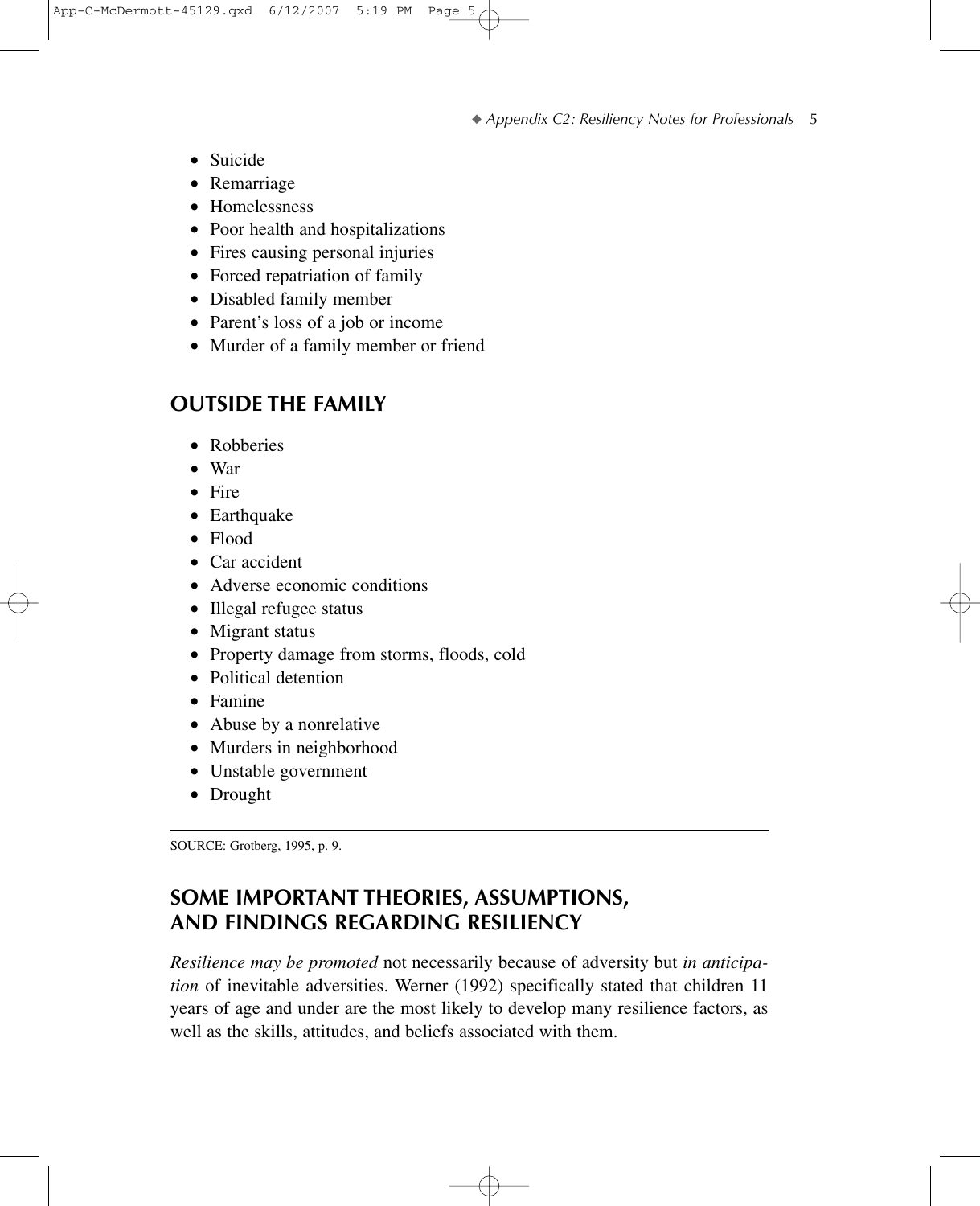*Grotberg* (1995, 1998) found that *socioeconomic status* has an insignificant impact on amount and kind of resilience-promoting behavior. Resilience is promoted in children as frequently in lower-income families as in higher-income families, although the latter use more factors. As for *gender,* girls use more factors than boys do. Girls draw on internal factors of being lovable, being autonomous, having self-esteem, feeling confident, and showing empathy more than boys do. Both boys and girls use, with the same frequency, having services available, receiving emotional support, having a role model, feeling a sense of control, managing their own behavior, and reaching out for help.

In terms of *culture,* parents in 22 countries in Grotberg's studies (1995, 1998) have common concerns that children have the following resiliency factors: loving support, role models, help-seeking ability, sense of responsibility for their own behavior, and rules. There are wide cultural variations in age-related expectations, the ability to encourage a sense of autonomy in children, the degree to which punishment is viewed as strengthening children, the resources available to draw on, the presence of hope and faith in outcomes, skills in communication, and problem solving. Some cultures rely more on faith than on problem solving in facing adversity. Some are more concerned with punishment and guilt, while others discipline and reconcile. Some expect children to be more dependent on others for help in adversity rather than becoming more autonomous and more self-reliant. Parents in some countries maintain a close relationship with their children, while others cut their children off at about age 5. Cultural differences do not prevent us from promoting resilience. We need to learn which factors are used within cultural context.

#### **Developmental Background**

From *Stanley Greenspan:* "Relationships and emotional interactions also teach communication and thinking. Initially, the infant's communication system is nonverbal. It involves gestures and emotional cueing (smiles, assertive glances, frowns, pouting, taking and giving back, negotiating and the like). From these there emerges a complex system of problem-solving and regulating interactions that continue throughout the life of the individual" (Brazelton & Greenspan, 2000, pp. 2–3). Greenspan goes on to say, "This basic feature of caring relationships between a baby and a caregiver who really knows her over the long haul is responsible for a surprisingly large number of vital mental capacities. These 'reciprocal interactions' teach babies how to take initiative. As pointed out earlier, they do something and it makes something happen. This is also the beginning of learning to think purposefully or causally. A sense of self, will, purpose, assertiveness and the beginning of causal logical thinking all occur through these wonderful reciprocal interactions" (pp. 5–6). *T. Berry Brazelton,* in the same book, notes that "if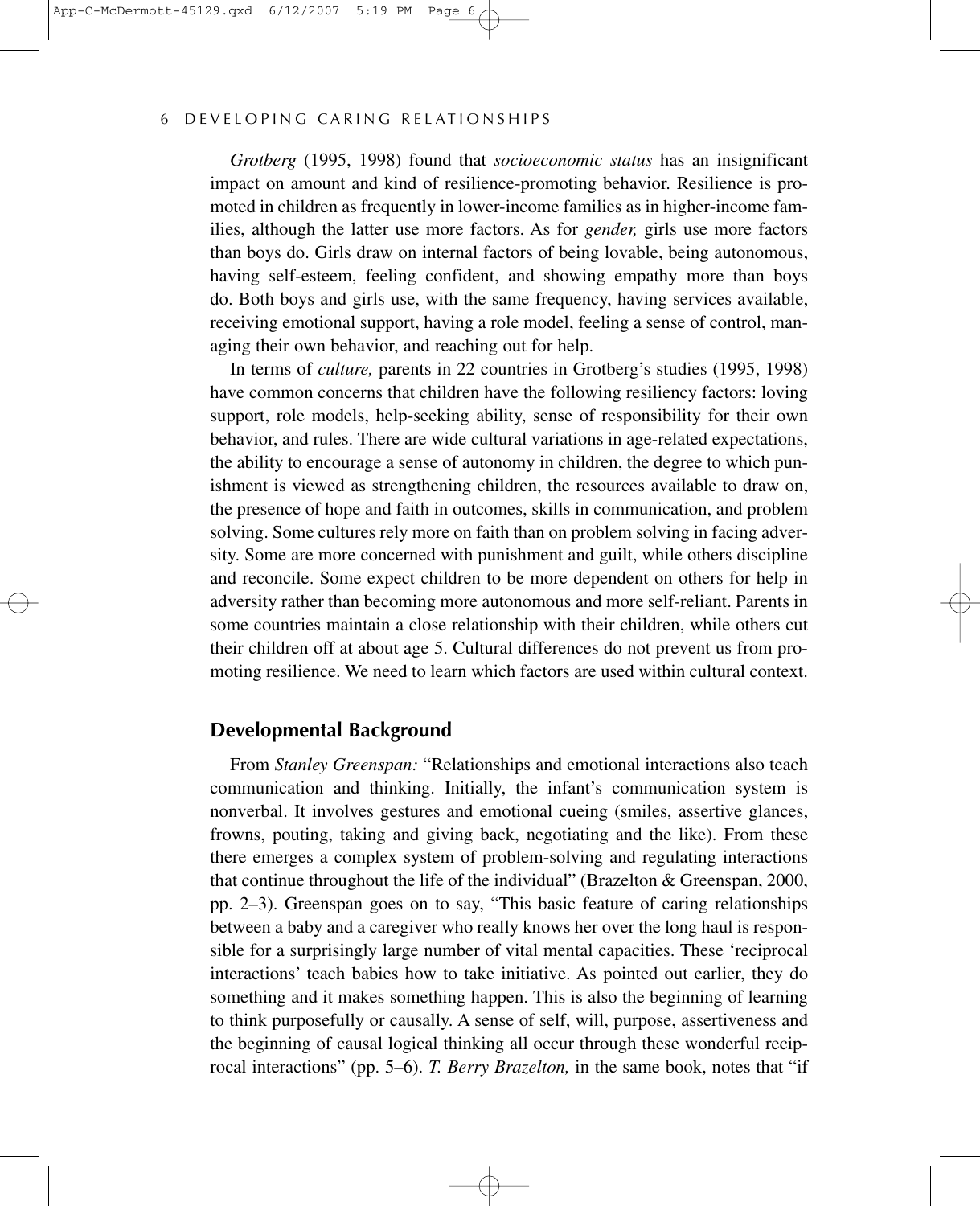the base of trust is there, it seems that the child can master trauma, if it's not too great.... Given a firm early relationship, and an expectation of a response, the child won't give up" (p. 18).

From *Hetherington and Blechman:* "If a parent displays more affection and emotional support to one sibling than to another, it is likely that the favored child, but not his or her sibling, would be buffered from the effects of family stress" (1996, p. 40).They also found that unhappily married couples were consistently overstimulating their infants and were unable to soothe them. External soothing is important to a child's ability to self-soothe in order to give focused attention to coping with whatever adversities come along.

Wilson and Gottman (as cited in Hetherington & Blechman, 1996) suggest that caregivers must use touch, rhythm, verbalizations, distraction, and sharing objects to soothe infants. This external support is the scaffolding on which infants can eventually build their own internal control*.* If infants are not helped at this time, they spend too much time in physiological disregulation, thus missing many social and cognitive opportunities (p. 205). In this excellent and detailed chapter, Wilson and Gottman explain that newborns have limited abilities to reduce physiological arousal on their own. Infants with high vagal tone (ability to take in and regulate the control of stimulation-stabilizing in the second half of the first year of life) may be more reactive and irritable and have more trouble soothing themselves. This becomes a protective factor. It gets more caregiver attention, more soothing, and increased central nervous system organization. If the caregiver is not responsive, the infant spends time in a miscoordinated state regulating negative affect and less time engaged with people and objects, as this engagement requires too much energy.

At 6 months, infants go from trying to regulate internal states to sharing them with others. Wilson and Gottman advise that parents must respond to the infant's attempts to share attention, intentions, and affective states. At 9 months, they note, infants are better at pointing and using body gestures to communicate needs and desires, and infants who are more socially responsive get more caregiver attention and therefore more interactions and opportunities for turn-taking, regulation of arousal and affect, and the sharing of experiences. This ability to be attentive is very important for peer relationships. Language will also help children cope; for example, self-talk will help them attend to the relevant aspects of a problem rather than irrelevant ones (p. 216). Eventually the talk will go underground, and children will be able to think the thoughts without saying them. The labeling of emotions is an important mechanism to shift attention away from the physiological arousal associated with stressors, resulting in coping and understanding of emotions (p. 217). Effective parents and teachers notice the affective states of children and help them label emotions to help in coping. Children are helped to organize social, cognitive, and affective experiences. Attentional processes have a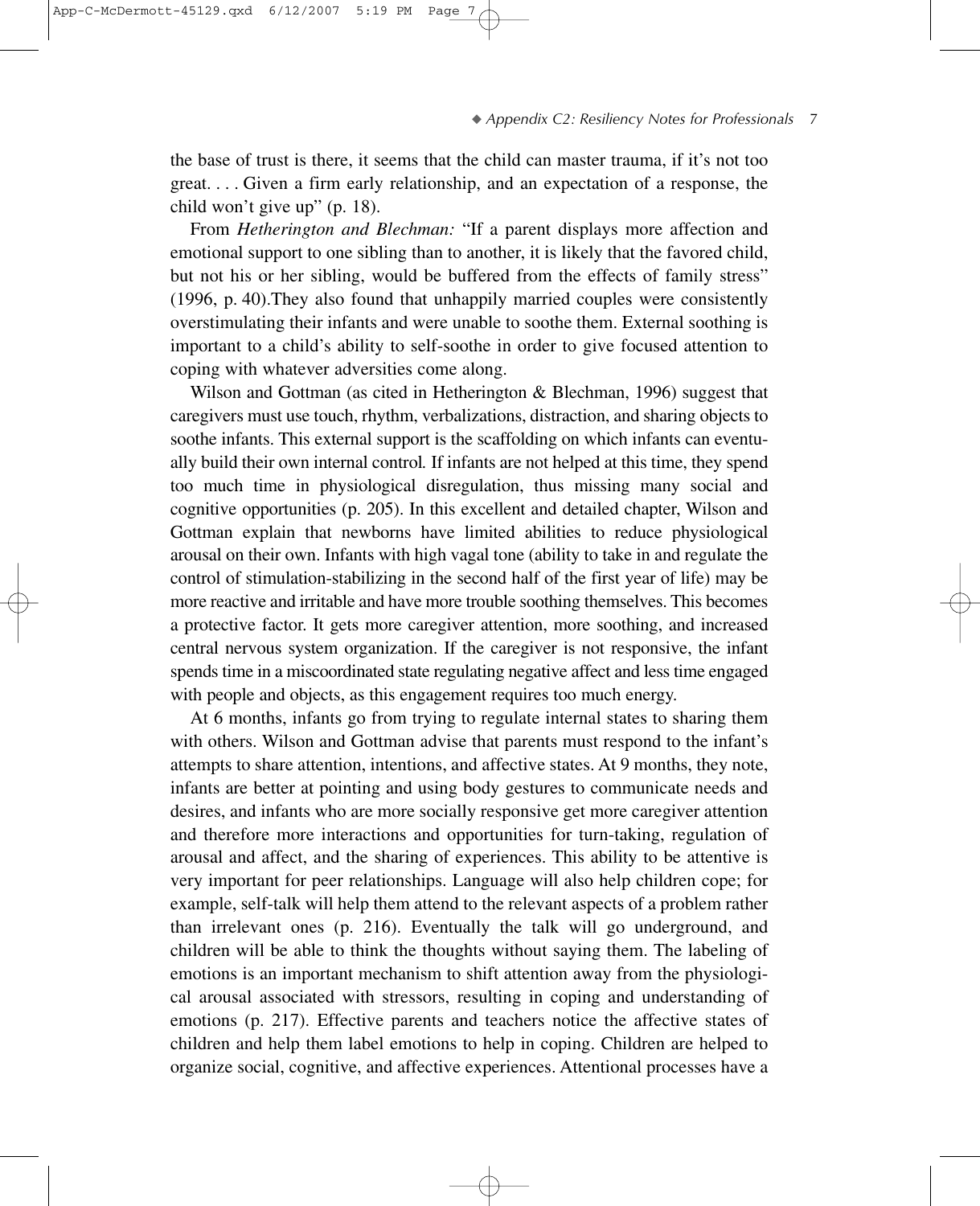central role in coping with affective eliciting events. If children can label emotions, they can self-soothe. External soothing from parents is a framework for developing one's own soothing strategies.

From *Eli Newberger:* The author describes *scaffolding,* another related concept, which is the adult's attempts to provide just enough assistance to keep the child from getting discouraged and to leave as much responsibility as possible in the hands of the child. The key to good scaffolding is to wait until the child is about to give up, then to help just enough to keep the exploration going. As *Vygotsky* (1978) says, adults can *encourage children's learning* by presenting them with materials that are a little beyond their easy mastery—for example, stories with more-advanced vocabulary than the listeners have mastered yet. This is the zone of proximal development. Newberger cites the work of his wife *Carolyn Newberger* (2000, p. 166) with a child having trouble delaying gratification and thus coping. She helped him use *planning and fantasy as a strategy for tolerating the frustration* of not getting what he wanted when he wanted it.

From *Werner and Smith:* Some investigators have noted both a pronounced autonomy and a strong social orientation in *resilient preschool children.* They tend to play vigorously, seek out novel experiences, lack fear, and be quite selfreliant. But they are able to ask for help from adults or peers when they need it. Resilient children in Werner's studies (1992) were androgynous (displayed the positive attributes traditionally associated with masculinity and femininity, e.g., self-confidence, caring, and so forth) and had hobbies (not sex-typed) and a sense of humor. Despite poverty, family discord, or parental mental illness, most resilient children had an opportunity to establish a close bond while they received a lot of *attention* in the first year of life.

From *Benard:* The *implications of resiliency research for practice* are that we create socially competent people with a sense of their own identity and efficacy who are able to make decisions, set goals, and believe in their future. People have basic needs for caring, connectedness, respect, challenge, power, and meaning, which if met, facilitate resiliency (1995).

#### **ADDITIONAL RESEARCH SUPPORTING THE THEORIES OF RESILIENCY ATTRIBUTES CITED ABOVE**

*Trusting relationships* (Garmezy, 1987; Werner & Smith, 1992; Wolin & Wolin, 1993) *Emotional support outside the family* (Loesel, 1992; Werner & Smith, 1992) *Self-esteem* (Brooks, 2003; Wolin & Wolin, 1993) *Encouragement of autonomy* (Segal & Yahraes, 1988) *Hope, responsible risk-taking, and a sense of being loveable* (Mrazek & Mrazek, 1987) *School achievement* (Loesel, 1992; Wang, Haertel, & Walberg, 1994)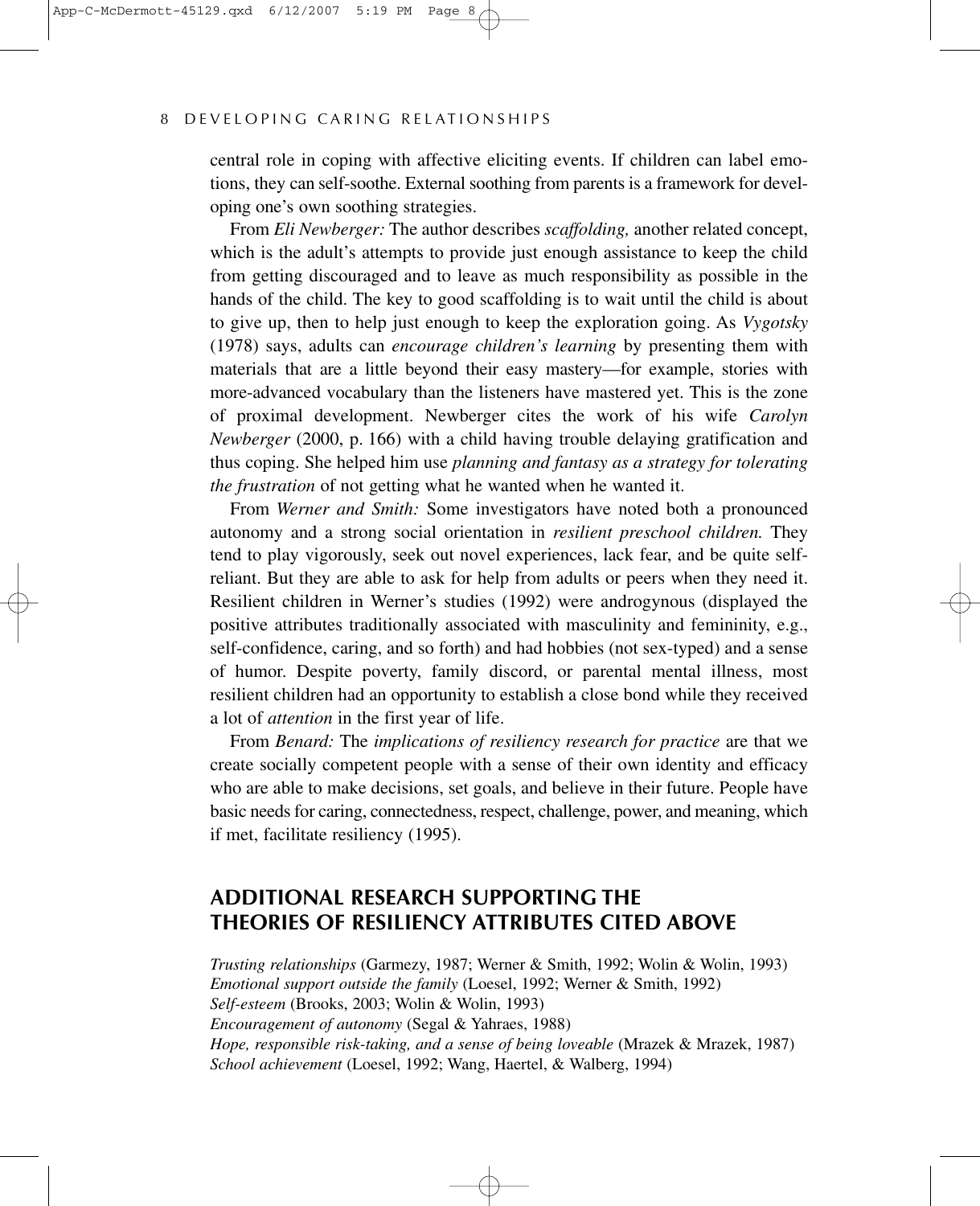*Faith, belief in God and in morality* (Garbarino et al., 1993) *Unconditional love from someone* (Bronfenbrenner, 1979)

#### **HELPFUL REFERENCES**

Many original articles are available online via www.resilnet.uiuc.edu or www .resiliency.com.

- Benard, B. (1995). *Fostering resilience in children.* (ERIC Document No. ED386327)
- Benard, B. (1996). *From research to practice: The foundations of the resiliency paradigm.* http://www.resiliency.com/htm/research.htm.
- Block, J. H., & Block, J. (1980). The role of ego-control and ego-resiliency in the organization of behavior. In W. A. Collins (Ed.), *Minnesota Symposium on Child Psychology: Development of cognition, affect, and social relationships* (pp. 39–101)*.* Hillsdale, NJ: Erlbaum.
- Brazelton, T. B., & Greenspan, S. I. (2000). *The irreducible needs of children.* Cambridge, MA: Perseus Books.
- Bronfenbrenner, U. (1979). *The ecology of human development.* Cambridge, MA: Harvard University Press.
- Brooks, J. (2003). *Parenting* (4th ed.). Mountain View, CA: Mayfield.
- Garbarino, J., Kostelny, K., & Dubrow, N. (1993). *No place to be a child.* Lexington, MA: Heath.

Garmezy, N. (1987). Stress, competence, and development: Continuities in the study of schizophrenic adults, children vulnerable to psychopathology, and the search for stressresistant children. *American Journal of Orthopsychiatry, 57*(2), 159–174.

Grotberg, E. (1995). *A guide to promoting resilience in children: Strengthening the human spirit.* Retrieved February 1, 2007, from www.resilnet.uiuc.edu/library/grotb95b.html.

- Grotberg, E. (1998). *The international resilience project.* Retrieved February 1, 2007, from http://resilnet.uiuc.edu/library/grotb98a.html.
- Hetherington, E. M., & Blechman, E. A. (1996). *Stress, coping and resiliency in children and families.* Mahwah, NJ: Erlbaum.
- Loesel, F. (1992, November 26). *Resilience in childhood and adolescence.* A summary for the International Catholic Child Bureau, Geneva, Switzerland.
- Masten, A., & Coatsworth, J. (1998). The development of competence in favorable and unfavorable environments: Lessons from the research on successful children. *American Psychologist, 53*(2), 205–220.
- Mrazek, D., & Mrazek, P. (1987). Resilience in child maltreatment victims: A conceptual exploration. *Child Abuse and Neglect, 11,* 357–366.
- Newberger, E. (1999). *The men they will become.* Cambridge, MA: Perseus Press.
- Rutter, M. (1987). Psycho-social resilience and protective mechanisms. *American Journal of Orthopsychiatry, 57,* 316–333.
- Segal, J., & Yahraes, H. (1988). *A child's journey.* New York: McGraw-Hill.
- Vygotsky, L. (1978). *Mind in society.* Cambridge, MA: Harvard University Press.
- Wang, M., Haertel, D., & Walberg, H. (1994). Educational resilience in inner cities. In M. Wang & E. Gordon (Eds.), *Educational resilience in inner city America* (pp. 45–72). Hillsdale, NJ: Erlbaum.